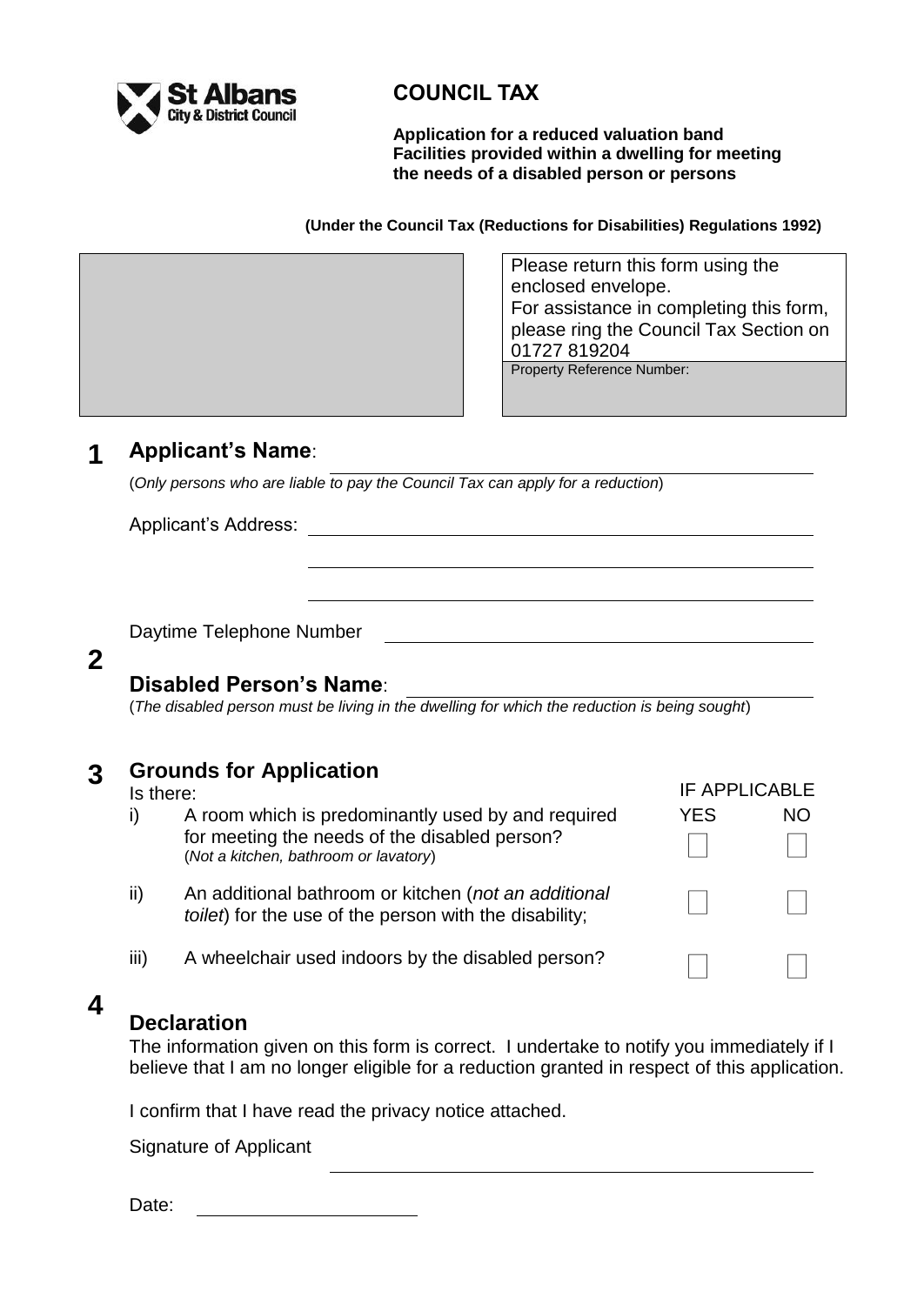### **NOTES**

In assessing this application, the authority will need to be satisfied:

a) That there is a disabled resident who needs either space for a wheelchair to be used inside the home, or a special or additional kitchen, bathroom, or other room;

and

b) That this space or room is essential or of major importance to the well being of the disabled resident because of the nature and extent of his disability.

It will help in the consideration of this application if the applicant can supply a note from a doctor, or other qualified professional such as an occupational therapist or social worker, confirming that the disabled resident needs the extra space or room as stated in Part 3, Grounds for Application.

If for any reason such confirmation is not easily obtained, the application should not be delayed if the applicant believes the dwelling is eligible for a reduction. However, the authority may subsequently need to ask for evidence in support of the application. Please note that a home visit may be required from a Council Tax Officer.